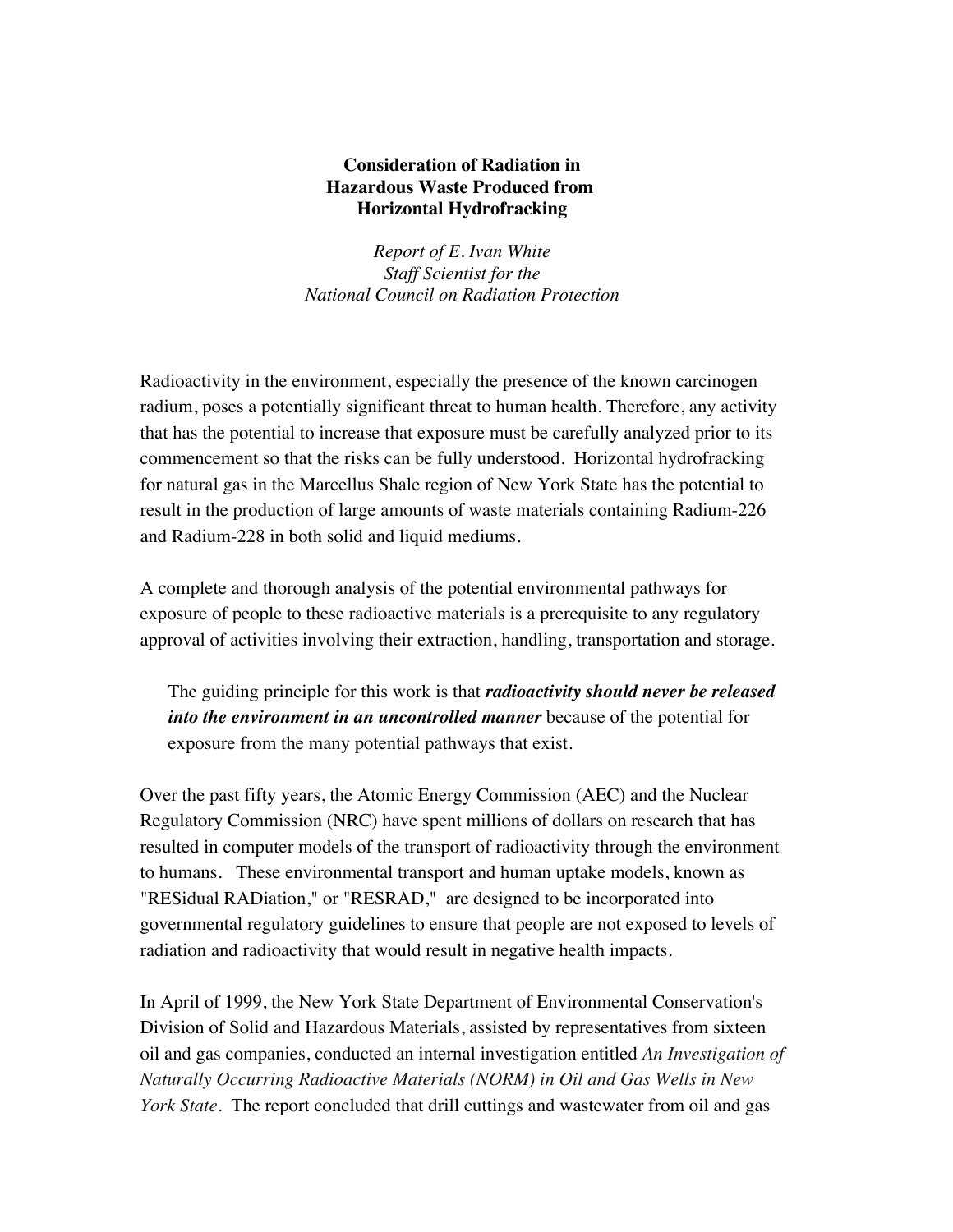drilling operations "do not constitute a health risk for the State's residents nor present a potential degradation of the State's environment."

A similarly cavalier attitude towards human exposure to radioactive material pervades the NYS DEC's 2011 Draft Revised Supplemental Generic Environmental Impact Statement (rSGEIS). The document's superficial characterization of radiation risks has prompted warnings from radiation experts, including those at the EPA whose public comments on the rSGEIS reflect deep concerns about the DEC's understanding and appreciation of the actual risks posed by radiation.

The National Council on Radiation Protection (NCRP) is a Congressionally-chartered agency charged with the authority and responsibilty to coordinate public information on radiation protection and radiation measurements. In its 2010 NCRP Report #169, *Design of Effective Radiological Effluent Monitoring and Environmental Surveillance Programs*, we describe the required radiation detection equipment and state-of-the-art modeling approaches for determining radionuclide transport pathways in the atmosphere, surface water, groundwater, and soil. Methods are presented for estimating potential radiation dose to the public and natural ecosystems resulting from releases of radionuclides into the environment.

Based on my experience in assessing potential transport pathways for radiation and a review of the DEC's internal report, I find two serious flaws that must be addressed and corrected prior to any final determination related to hydrofracking in New York State. The first is that the report examined a very different type of drilling than that which is being proposed. The second is that the authors used RESRAD in a limited way, resulting in faulty conclusions.

The 1999 DEC report examines vertically-drilled oil and gas wells in New York State that have been hydrofracked. This is very different from the *horizontal* hydrofracking currently being proposed for New York State. Vertical wells of the type measured by the NYSDEC are typically 1500-3000 feet deep with minimal penetration into the Marcellus shale formation. Horizontal slickwater hydrofracking wells, on the other hand, reach depths of 6,000 feet before turning horizontally for an additional mile or so. These deeper, longer wells have a much greater overall exposure to the Marcellus Shale formation and the radioactive materials contained within it, and thus an increased likelihood of bringing that radioactivity to the surface. (See Figure 1)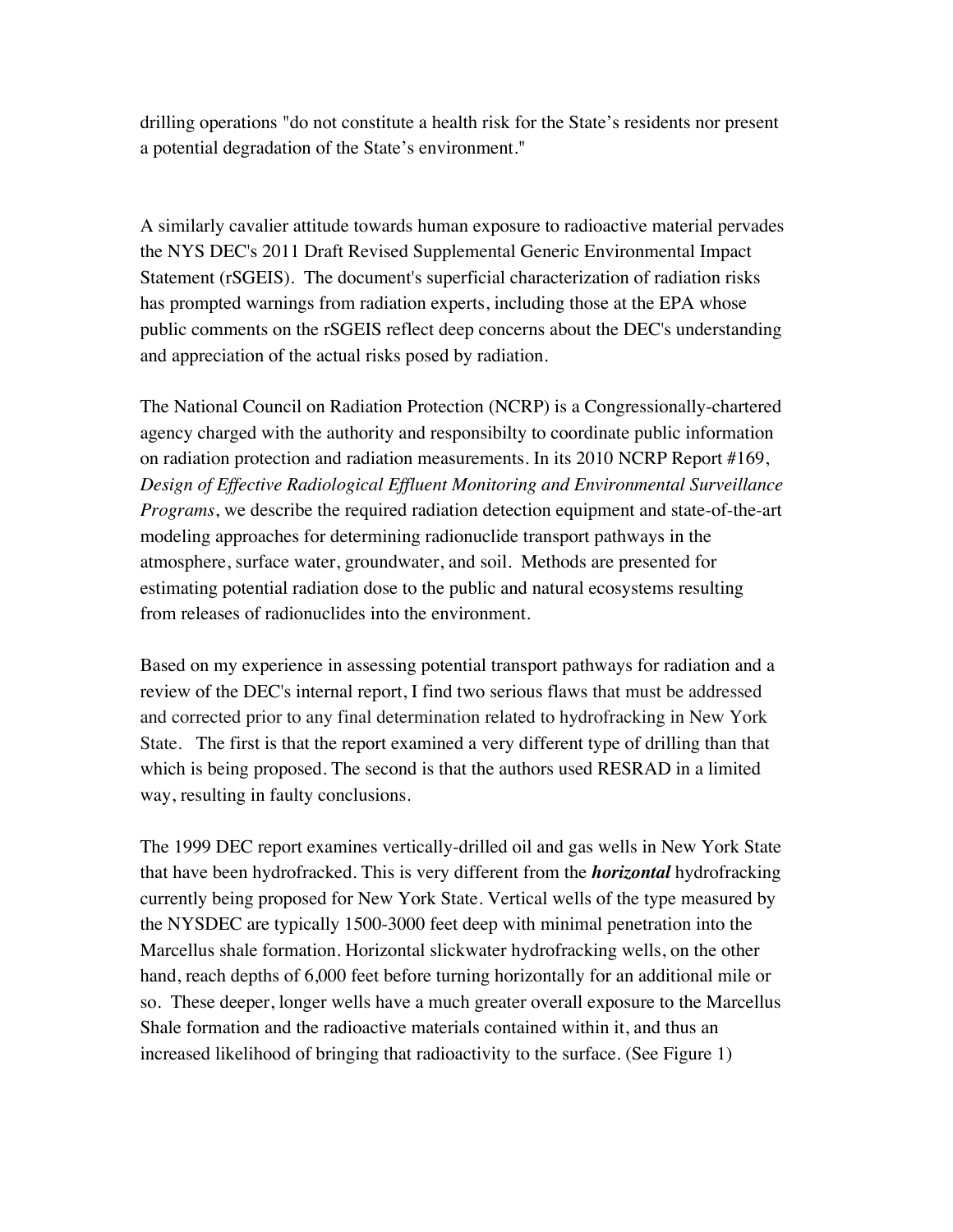

**Vertical Wells and Horizontal Wells**

The second flaw is that RESRAD was not properly used to determine **all** of the potential pathways of the radiation. The following diagrams illustrate the potential pathways for radionuclides released into the environment in an uncontrolled manner, in air or in water.



**Figure 2: Pathways for Radiation Migration Through Air**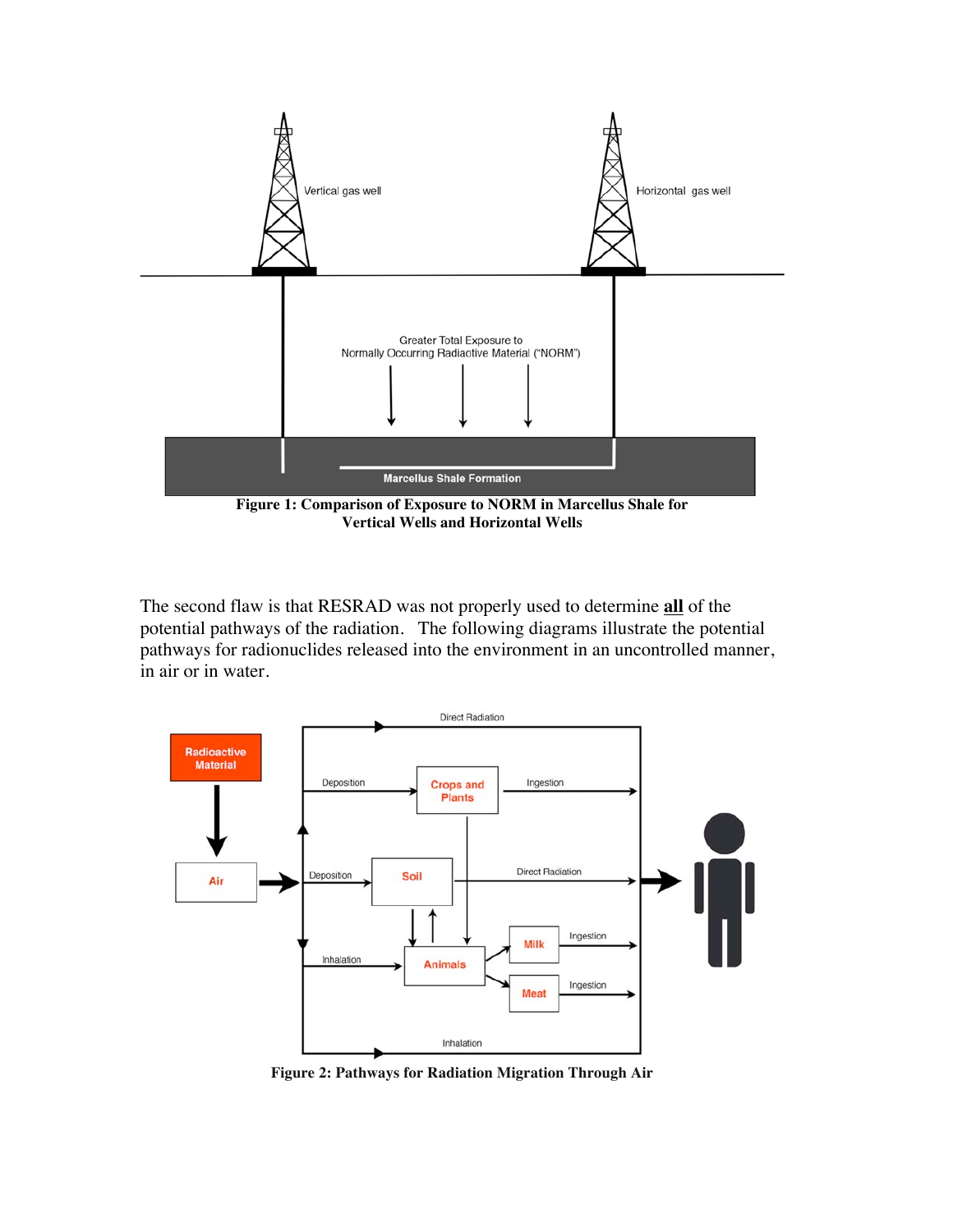

**Figure 3: Pathways for Radiation Migration Through Soil and Water**

For example, if radioactive wastewater from hydrofracking is spread on a road, there are two possible scenarios involving different pathways.

In one, the radioactive waste is spread on a paved road with a crown. Some of the waste will inevitably run off the road and find its way into a waterway or onto grazing fields or crops with the resulting pathways. The radioactivity in the waste remaining on the road will be resuspended by the traffic into the air with the resulting direct exposure to humans or biota.

In the second scenario, the waste spread on the dirt road is adsorbed by the dirt. When the dirt road dries out, the radioactive waste is resuspended in the dust from the road. The dust particle size and concentration is determined by the weight of a vehicle, the number of tires, and its speed. The dust is inhaled by humans and animals and deposited on the local vegetation, with the resulting pathways as illustrated above.

In both cases the cumulative impact of the radioactive waste will be determined by the amount of radiation contained in the waste, the number of vehicles and humans travelling on the road over years, proximity to residential or commercial areas, the amount of radiation migrating off road into streams or lakes or blowing onto agricultural land, and finally, the total potential dose to affected humans over time.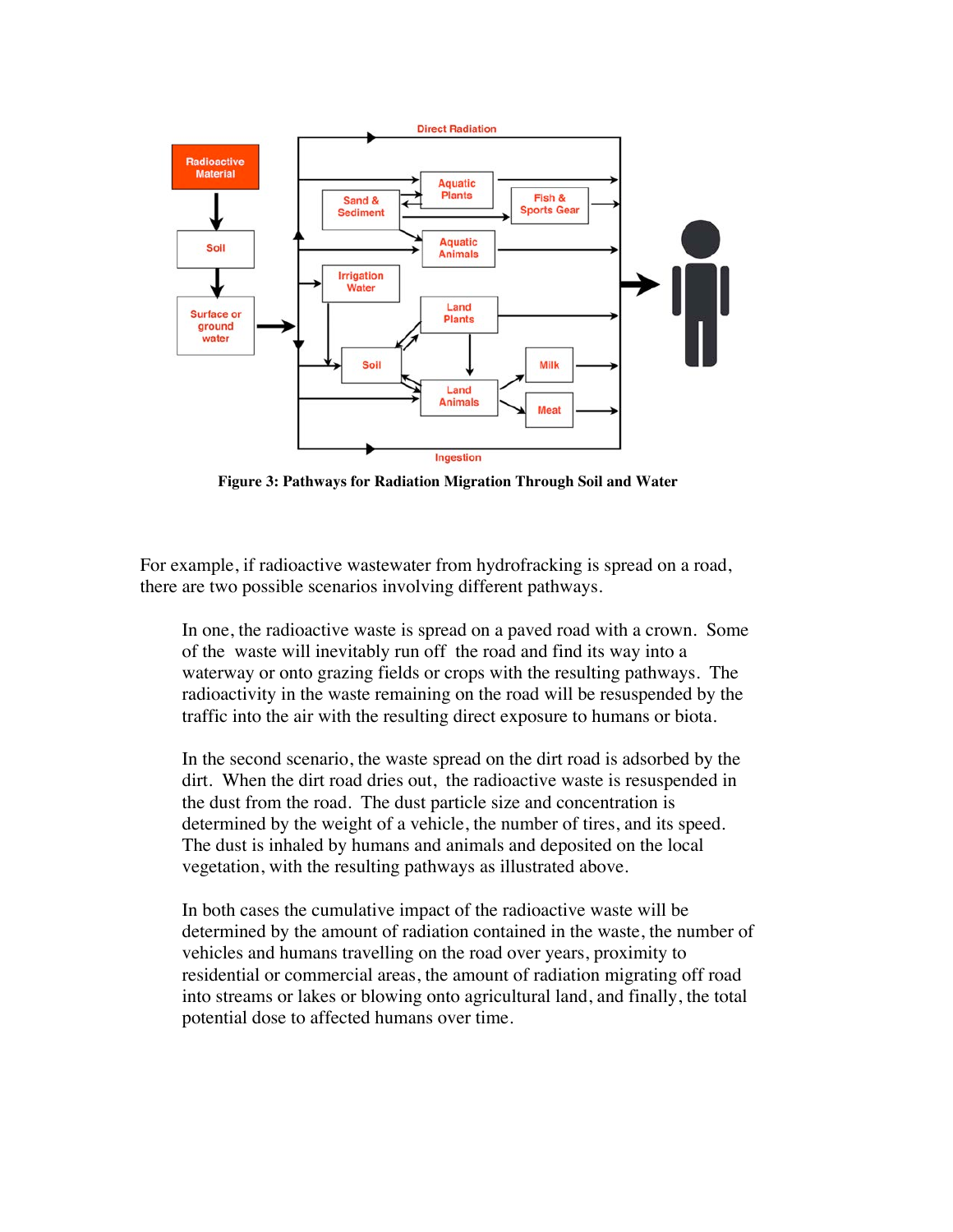The radiation dose from a single truck travelling 40 miles per hour on a dirt road in rural New York State may appear to be insignificant, but the cumulative dose from 30 to 40 years of trucks could very easily be significant and needs to be rigorously calculated. Although there is considerable concern for the general population, exposed populations also include those most vulnerable; the old, the young and the ill.

**Importantly, the type of radioactive material found in the Marcellus Shale and brought to the surface by horizontal hydrofracking is the type that is particularly long-lived, and could easily bio-accumulate over time and deliver a dangerous radiation dose to potentially millions of people long after the drilling is over.**

Under the linear-no threshold hypothesis used in radiation protection, the goal is to limit the total radiation dose to large populations because of the increased probability of health effects. In the current case, the uncontrolled release of hazardous waste could result in the exposure of millions of people over decades.

Moreover, this scenario does not include any analysis of exposures to other hazardous chemicals used in the fracking process, which could have an unknown synergistic effect on the population.

## SUMMARY CONCLUSIONS

**1. Radioactive materials and chemical wastes do not just go away when they are released into the environment.** They remain active and potentially lethal, and can show up years later in unexpected places. They bio-accumulate in the food chain, eventually reaching humans. Under the proposal for horizontal hydrofracking in New York State, there are insufficient precautions for monitoring potential pathways or to even know what is being released into the environment.

**2. The NYS DEC has not proposed sufficient regulations for tracking radioactive waste from horizontal hydrofracking.** By way of comparison, the nuclear industry has to rigorously account for all releases of radioactivity. No radioactive material leaves a nuclear facility without being carefully tracked to its safe final destination. Neither New York State nor the Nuclear Regulatory Commission would permit a nuclear power plant to handle radioactive material in this manner. (It is important to note that tracking of radioactive materials cannot be accomplished retrospectively; accurate accounting *must* be incorporated from the very beginning to ensure public safety.)